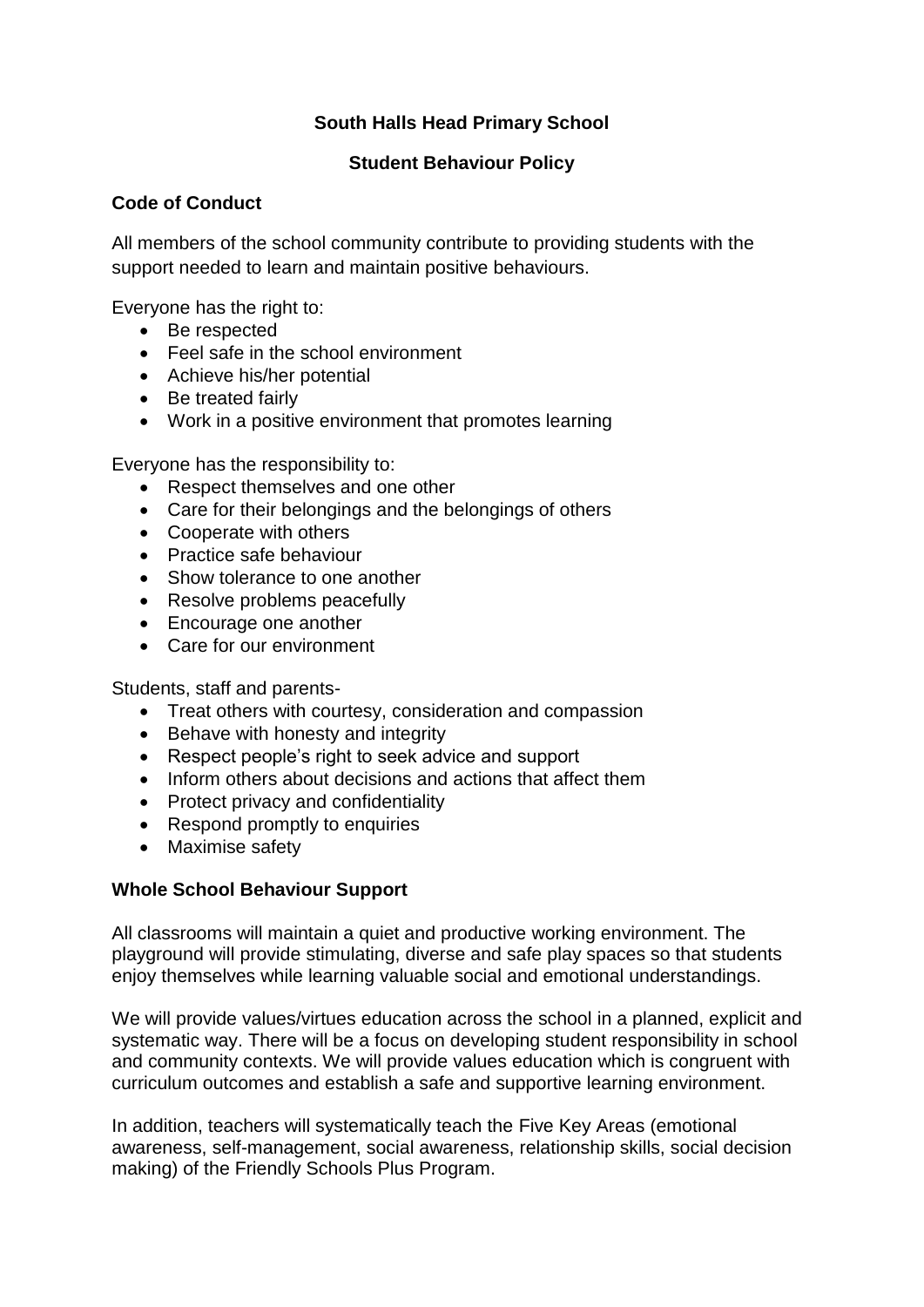Drug and alcohol education will be undertaken in all year 5 and 6 classes. Cyber bullying education will be taught through the ICT program for students from pre primary to Year 6.

All staff will be trained in providing Protective Behaviours training to students.

# **Procedures**

### *Prevention and Positive Reinforcement Strategies*

- 1. Explicitly teach positive behaviour skills and expectations
- 2. Positive behaviour rewarded with House tokens
- 3. Assembly/PA reminders re: Virtues
- 4. Sent to office for Admin rewards eg stickers, pencils, certificates etc
- 5. 'Buddy Bench' for those needing a 'safe haven'.
- 6. EA support for play breaks for those requiring it.
- 7. Teach expected bystander behaviour.

### *School Rules*

All students are informed of the playground and classroom rules and understand that their behaviour will result in consequences. These rules are –

- **1. Follow staff instructions immediately.**
- **2. Keep hands and feet to yourself.**
- **3. Show respect for others and the environment.**

Positive behaviour will be rewarded with such rewards as Honour Certificates, House tokens, classroom rewards (eg stickers, stamps, group points). Sustained positive behaviour that merits an Honour Certificate should be recorded on the SIS database.

In **Kindergarten and Pre-primary** positive and negative behaviour will result in the application of the following behavioural procedures.

#### Positive Behaviour

All student names begin each day on the "New Day' chart. Names can be moved up the chart to reward positive behaviour.

- Up 1 Rainbow positive verbal reinforcement from teacher eg Well done. Keep it up.
- Up 2 Sunshine rewarded for positive behaviour eg round of applause, first to leave for lunch, faction token

#### Negative Behaviour

Names may be moved down the chart. With improved later behaviour students have the chance to move back up the chart during the day.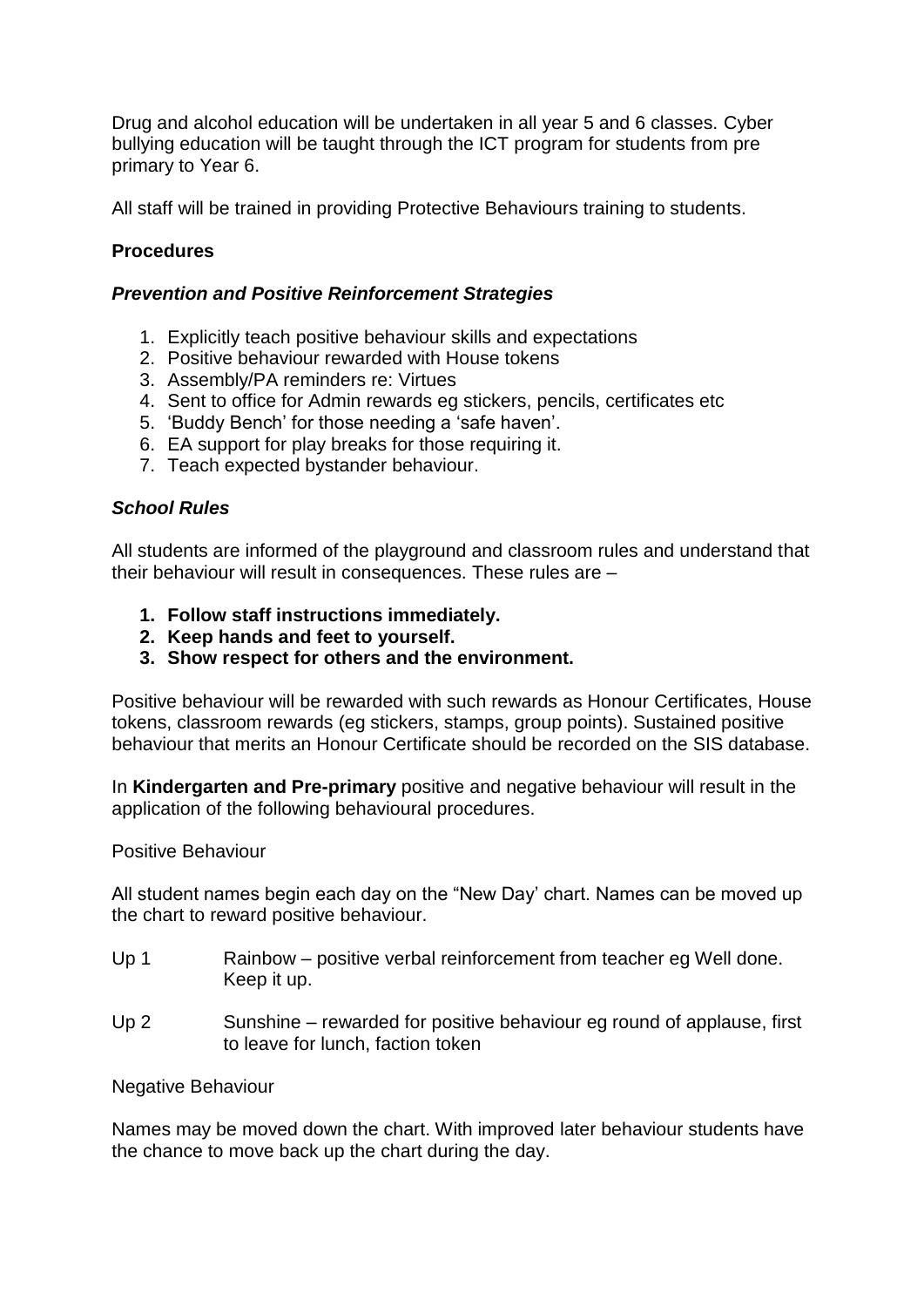#### **At each step, the teacher is to explain to the child the rule that has been broken.**

- Step 1 Verbal Warning. Re direct child to make good choices.
- Step 2 Move name to Step 2 on chart WARNING.
- Step 3 Move name to Step 3 on chart TIME OUT. Time out takes place in classroom reflection area (5 mins).
- Step 4 Move name to Step 4 on chart BUDDY CLASS. Education Assistant escorts student to Buddy Class for a 5 min break. PP student to complete a 'Think Sheet'.

#### **In Years 1 – 6**,

Positive Behaviour

All student names begin each day on the "You're On Track section of the chart. Names can be moved up the chart to reward positive behaviour.

- Up 1 Doing great positive verbal reinforcement from teacher eg Well done. Keep it up.
- Up 2 Super Star rewarded for positive behaviour eg round of applause, first to leave for lunch, faction token etc

Negative Behaviour

Will result in the following consequences -

- Step 1 *Verbal warning* stating which school rule has been broken.
- Step 2 *Stop and Think* Teacher advises student of what school rule has been broken and asks student to move his/her name down on the class Behaviour Chart.
- Step 3 *Time Out* Teacher *a*dvises student of the rule broken and asks him/her to move name down the Behaviour Chart. Student to complete a 'Think Sheet' in designated area of classroom. Think sheets to go home to be signed by parent and returned to teacher.
- Step 4 *Buddy Class* Teacher *a*dvises student of rule broken and student moves name down the Behaviour Chart. Student sent to Buddy Class to update current think sheet or complete a second sheet. Teacher to record behaviour in SIS.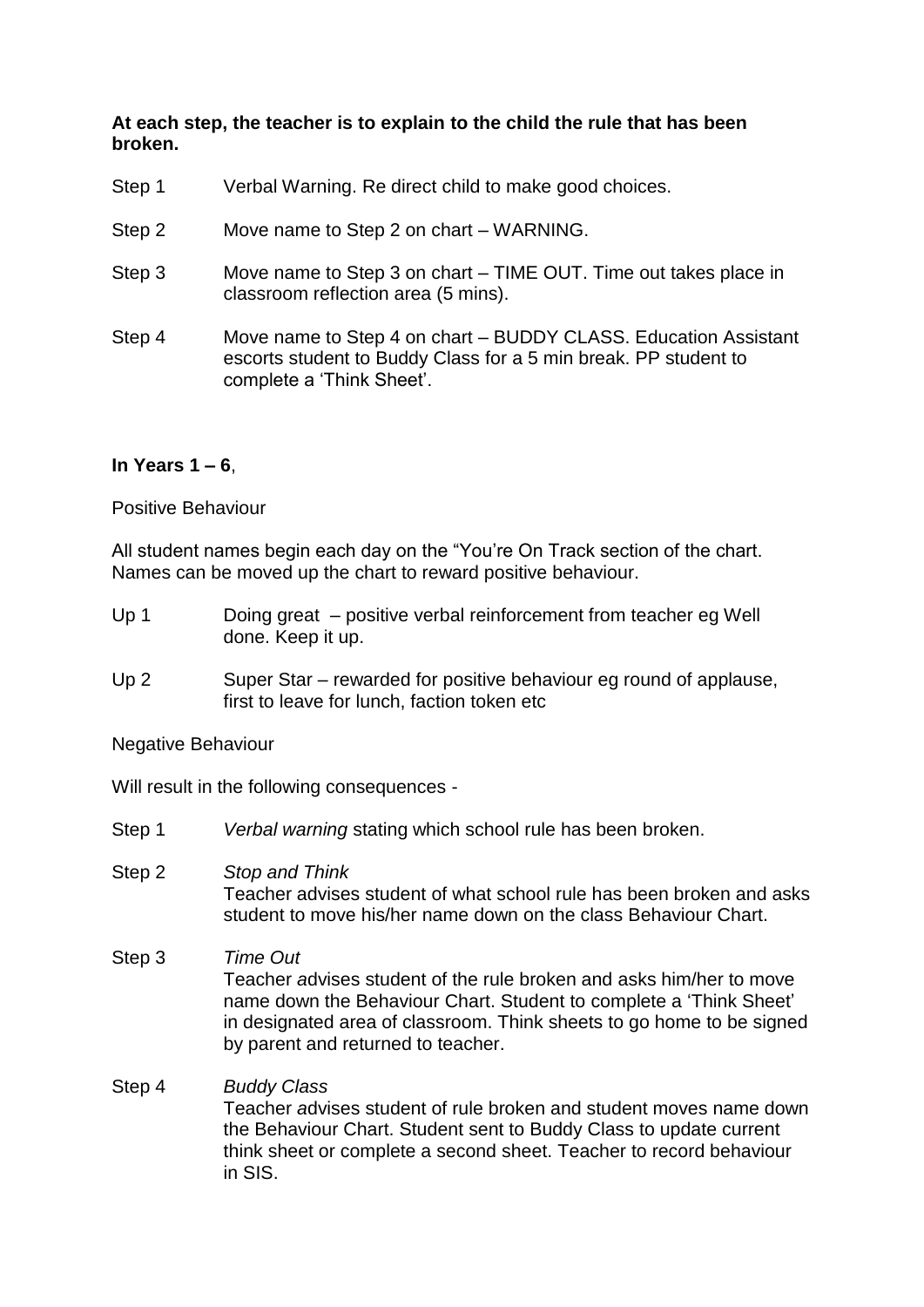Step 5 *Administration Referral* Teacher *a*dvises student of rule broken. Teacher records details of event plus all steps previously completed on Blue Slip. Student sent to office with Blue Slip. Administrator to counsel student and to impose a period of detention. Administrator to inform parent. Administrator or teacher to record behaviour in SIS.

Students will be encouraged to redeem their negative behaviour through positive future choices.

## **Serious Negative Behaviour**

The following behaviours are considered a serious breach of school rules and students will be referred directly to an Administrator.

- Bullying
- Deliberately injuring (or threatening to injure) students or staff
- Offensive language
- Bringing and using weapons on the school site
- Bringing drugs or alcohol onto the school site
- Use of electronic devices on the school site (see Electronic Device policy)

These behaviours may result in immediate suspension.

All records will be maintained on SIS and analysed twice yearly by the Admin team. Findings will be discussed with staff and the School Board.

#### **Roles and Responsibilities of Staff**

All staff will model appropriate behaviour at all times and act to consistently implement this policy with an emphasis on the provision of positive feedback.

Classroom teachers will –

- Provide a safe, stimulating and positive classroom environment
- Differentiate the curriculum as necessary to cater for the needs of individual students.
- Follow the procedures for behaviour management as outlined above.

Education Assistants will –

• Take direction from teachers and admin staff in assisting with classroom and playground behaviour management.

Administration staff will –

- Provide a safe playground by ensuring adequate supervision rosters.
- Follow Step 5 of the Procedures.
- Maintain communication regarding behavioural issues with students, staff and parents.